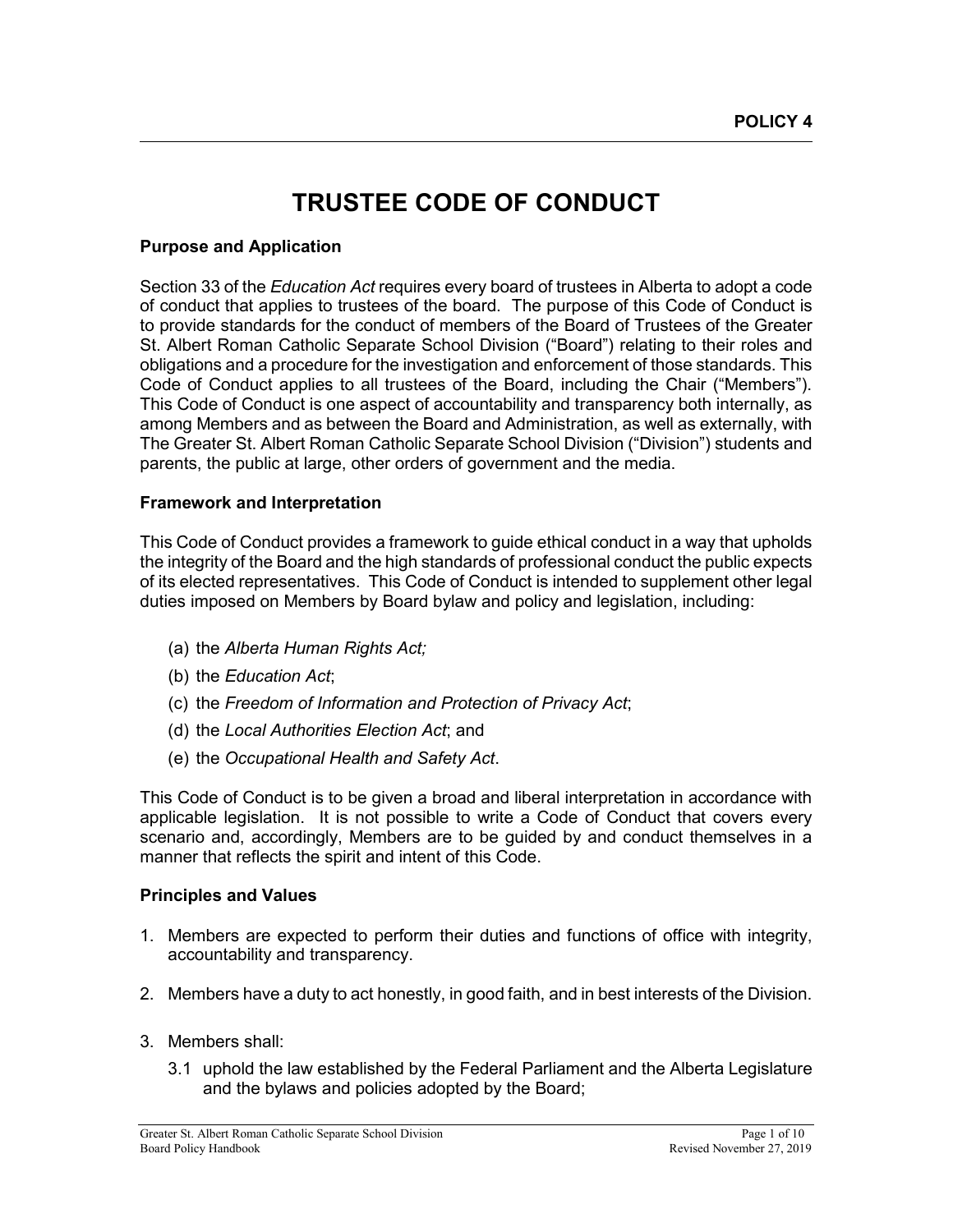- 3.2 carry out their duties in accordance with all applicable legislation, bylaws and policies pertaining to their position as a trustee;
- 3.3 observe the highest standard of ethical conduct and perform their duties in office and arrange their private affairs in a manner that promotes public confidence and will bear close public scrutiny; and
- 3.4 serve and been seen to serve the interests of the Division and their constituents in a conscientious and diligent manner and shall approach decision-making with an open mind.

#### **Confidential Information**

- 1. The Board as a whole must be able to access information in order to fulfill its decisionmaking duties and oversight responsibilities; however, individual Members must also recognize that certain information they receive in their capacity as trustees is subject to confidentiality and disclosure rules contained in legislation and the Board's bylaws and policies. Members must keep in confidence matters discussed in private at a Board or Board committee meeting.
- 2. In the course of their duties, Members may also become privy to confidential information received outside of an "in-camera" meeting. Members must not:
	- 2.1 disclose or release by any means to any member of the public, including the media, any confidential information acquired by virtue of their office, unless the disclosure is required by law or authorized by the Board;
	- 2.2 access or attempt to gain access to confidential information in the custody or control of the Division unless it is necessary for the performance of the Member's duties and is not otherwise prohibited by the Board, and only then if the information is acquired through appropriate channels in accordance with applicable Board bylaws and policies;
	- 2.3 use confidential information for personal benefit or for the benefit of any other individual or organization.

## **Conflicts of Interest**

- 1. Members are expected to make decisions in the best interests of the Division. Members are to be free from undue influence and not act or appear to act in order to gain financial or other benefits for themselves, family, friends or associates, business or otherwise. Members have a statutory duty to comply with the pecuniary interest provisions set out in Part 4, Division 5 of the *Education Act*.
- 2. No Member shall, in the exercise of an official power, duty or function, give preferential treatment to any individual or organization if a reasonably well-informed person would conclude that the preferential treatment was advancing a private interest.
- 3. No Member shall initiate, endorse, support or otherwise participate in any proceeding being brought against the Board or the Division.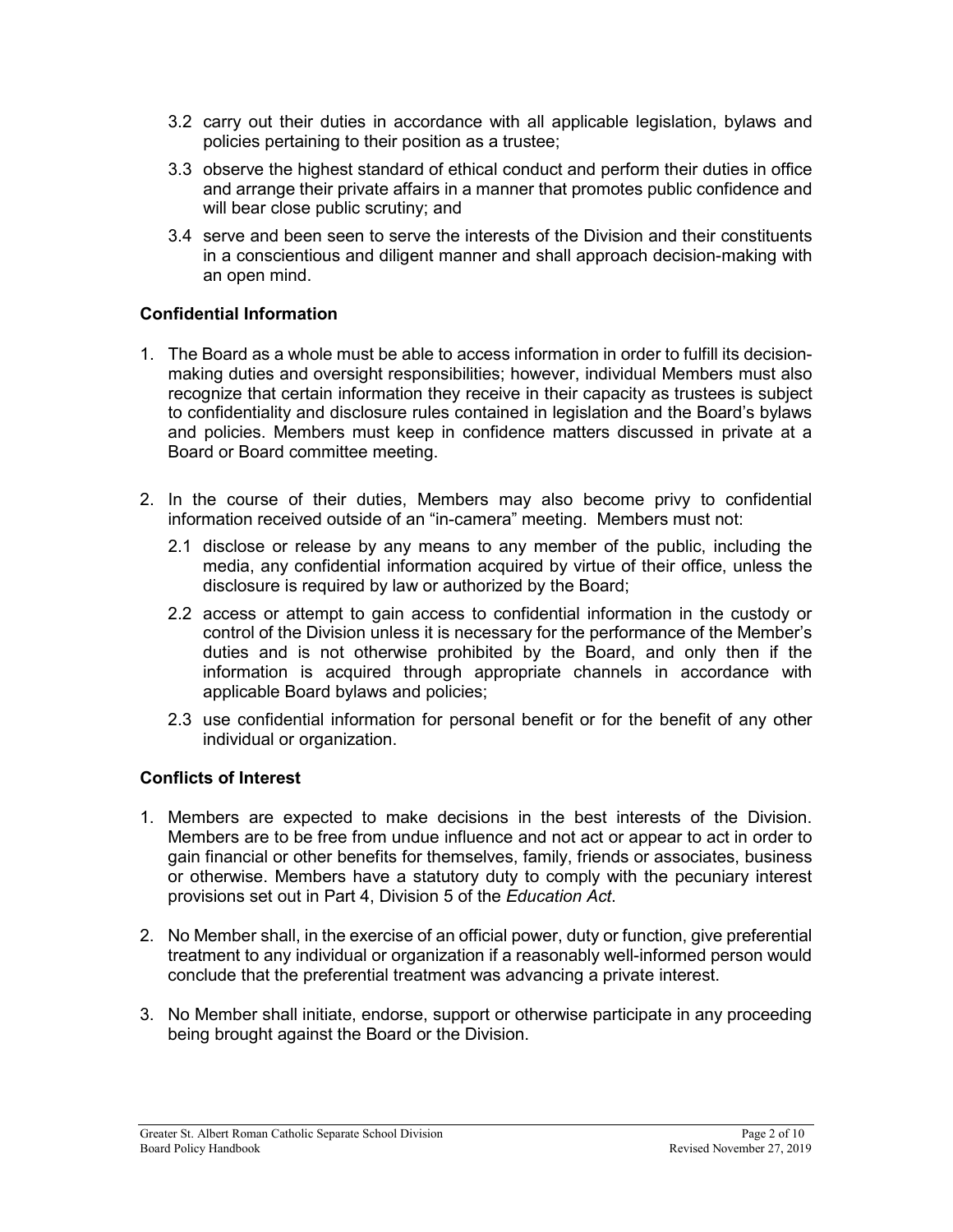#### **Improper Use of Influence**

- 1. No Member shall use the influence of his or her office for any purpose other than for the exercise of the Member's official duties.
- 2. No Member shall act as an agent before the Board or a committee of the Board or any other body established by the Board.

#### **Conduct at Meetings**

- 1. Members shall conduct themselves with decorum and make every effort to participate diligently in the meetings of the Board, committees of the Board and other bodies to which they are appointed by the Board.
- 2. Members shall comply with Board policies and procedures governing the conduct of meetings of the Board, and any other rules of meeting procedure applicable to the body to which they have been appointed by the Board.
- 3. Members shall act in a manner that demonstrates fairness, respect for individual differences, and an intention to work together for the common good and in furtherance of the public interest.
- 4. Members shall conduct and convey the Board's business and all their duties in an open and transparent manner other than for those matters which by virtue of legislation are authorized to be dealt with in a confidential manner in an *in-camera* (closed) session, and in so doing, allow the public to view the process and rationale which was used to reach decisions and the reasons for taking certain actions.
- 5. No Member shall record any proceedings of the Board without the express prior permission of the Board.

#### **Respect for Decision Making Process**

- 1. Decision-making authority lies with the Board, and not with any individual Member. The Board acts by bylaw or resolution passed at a Board meeting held in public at which there is a quorum present, pursuant to section 64 of the *Education Act*.
- 2. A Member must not purport to bind the Board, either by publicly expressing their personal views on behalf of the Board when not authorized to do so or by giving direction to staff, agents, contractors, consultants or other service providers of the Division or prospective vendors.
- 3. Members shall accurately communicate the decisions of the Board, even if they disagree with the Board's decision, such that respect for the decision-making processes of the Board is fostered.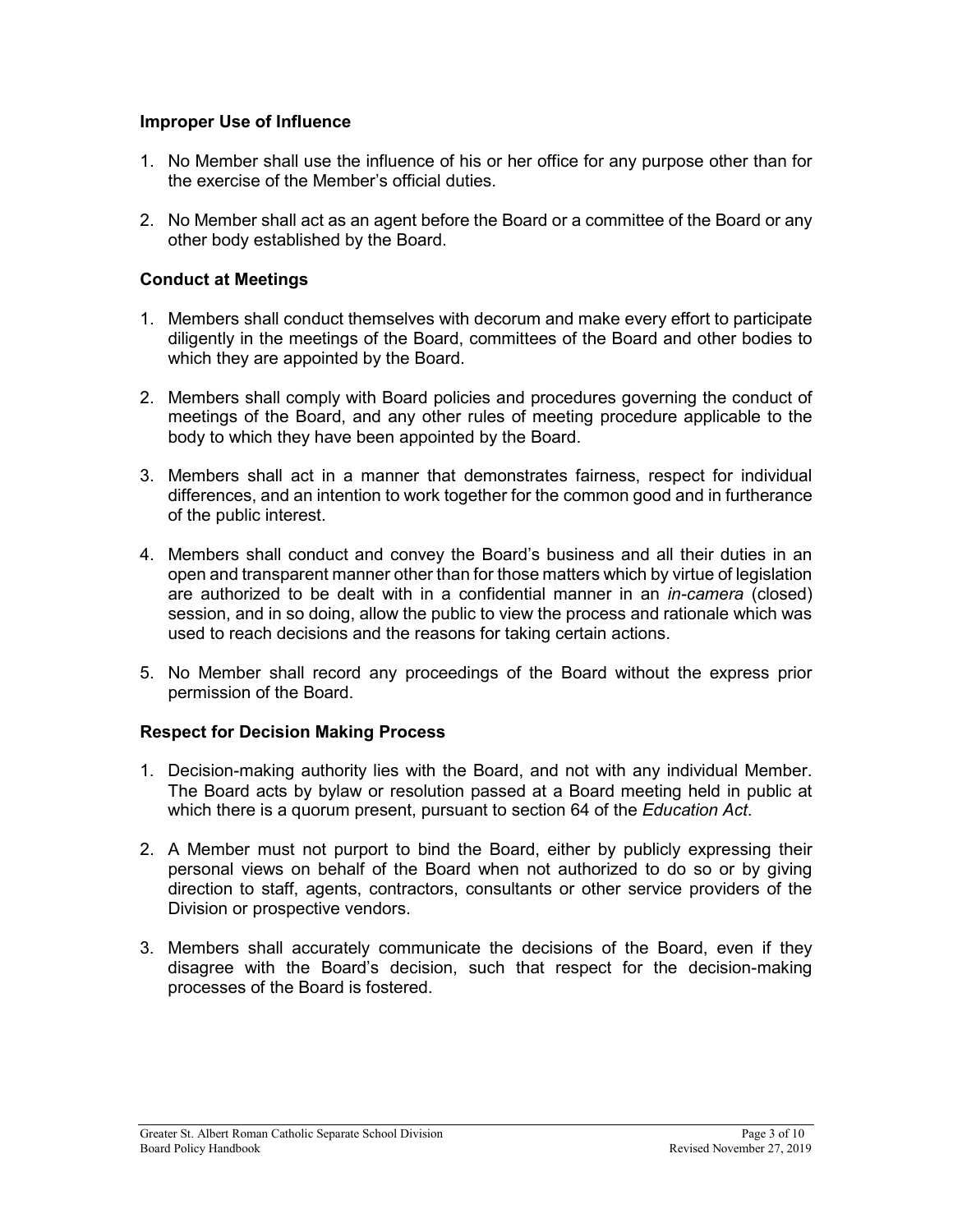#### **External Communications**

- 1. A Member must not purport to speak on behalf of the Board unless authorized to do so. Unless the Board directs otherwise, the Chair is the Board's official spokesperson and in the absence of the Chair it is the Vice Chair.
- 2. A Member who is authorized to act as the Board's official spokesperson must ensure that their comments accurately reflect the official position and will of the Board as a whole, even if the Member disagrees with the Board's position.
- 3. No Member shall make a statement when they know that statement is false.
- 4. No Member shall make a statement with the intent to mislead the Board or members of the public.

#### **Use of Social Media**

- 1. For the purposes of this Code of Conduct, "social media" refers to freely accessible, third-party hosted, interactive web-based technologies used to produce, post and interact through text, images, video and audio to inform, share, promote, collaborate or network.
- 2. As public figures and representatives of the Board, Members must act with discretion and be judicious in what material they post on social media. As with any other communications, Members are accountable for content and confidentiality.
- 3. No Member shall attempt to disguise or mislead as to their identity or status as a trustee when using social media.
- 4. No Member shall use social media to publish anything that is dishonest, untrue, offensive, disrespectful, constitutes harassment, or is defamatory or misleading in any way.

#### **Discrimination and Harassment**

- 1. Members have a duty to treat members of the public, one another and staff with dignity and respect and without abuse, bullying or intimidation, and to ensure that their work environment is free from discrimination and harassment.
- 2. No Member shall use indecent, abusive, or insulting words or expressions toward any other Member, any staff member or any member of the public.
- 3. No Member shall speak in a manner that is discriminatory to any individual based on the person's race, religious beliefs, colour, gender, physical disability, mental disability, age, ancestry, place of origin, marital status, source of income, family status or sexual orientation.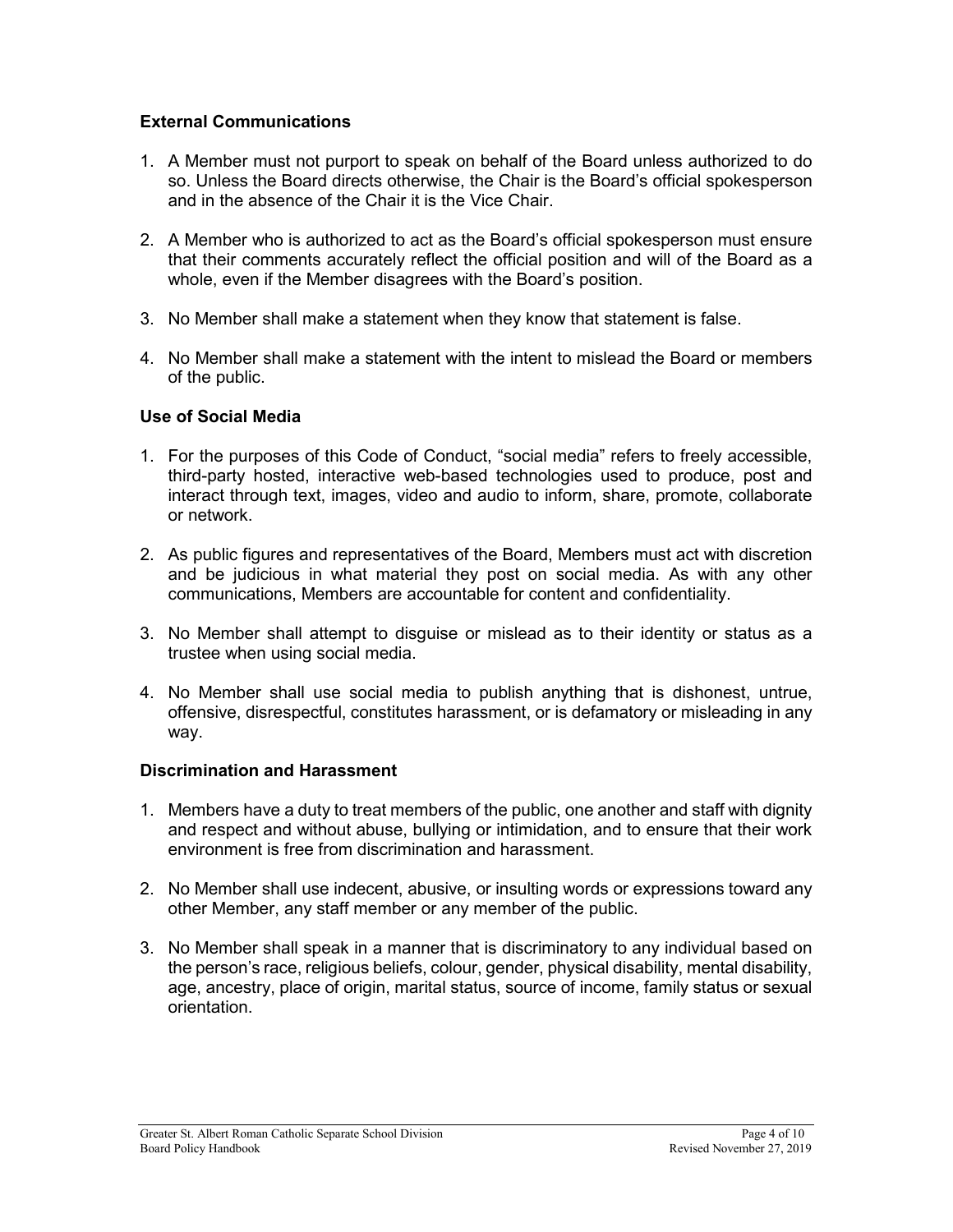#### **Conduct Respecting Administration**

- 1. The Board is the source of all governance authority and will make decisions on whether and to what extent to delegate the Board's authority to others, including the Chair, Board committees and to the Superintendent. Under the direction of the Superintendent, staff in Administration serves the Board as a whole. No individual Member has executive authority over the Superintendent or staff in Administration.
- 2. Members shall respect the fact that staff work for the Division as a body corporate and are charged with making recommendations that reflect their professional expertise and a corporate perspective and carrying out directions of the Board and administering the policies and programs of the Board, and that staff are required to do so without undue influence from any Member or group of Members.
- 3. Members must not:
	- 3.1 involve themselves in matters of Administration, which fall within the jurisdiction of the Superintendent;
	- 3.2 use, or attempt to use, their authority or influence for the purpose of intimidating, threatening, coercing, commanding or influencing any staff member with the intent of interfering in that staff member's duties; or
	- 3.3 maliciously or falsely injure the professional or ethical reputation, or the prospects or practice of staff members.
- 4. Members shall obtain information about the operation or administration of the Division from the Superintendent or a person designated by the Superintendent. Members are to only contact staff according to the procedures authorized by the Superintendent regarding the interaction of Members and staff.

#### **Use of School Division Property and Resources**

- 1. Members shall use Division property, equipment, services, supplies and staff time only for the performance of their duties as a Member, subject to the following limited exceptions:
	- 1.1 Division property, equipment, service, supplies and staff time that is available to the general public may be used by a Member for personal use upon the same terms and conditions as members of the general public, including booking and payment of any applicable fees or charges;
	- 1.2 Electronic communication devices, including but not limited to desktop computers, laptops, tablets and smartphones, which are supplied by the Division to a Member, may be used by the Member for personal use, subject to the terms and conditions described below.
- 2. Electronic communication devices provided by the Division are the property of the Division, and shall, at all times, be treated as the Division's property. Members are hereby notified that they are to have no expectation of privacy in the use of these devices and further that:
	- 2.1 all emails or messages sent or received on Division devices are subject to the *Freedom of Information and Protection of Privacy Act*;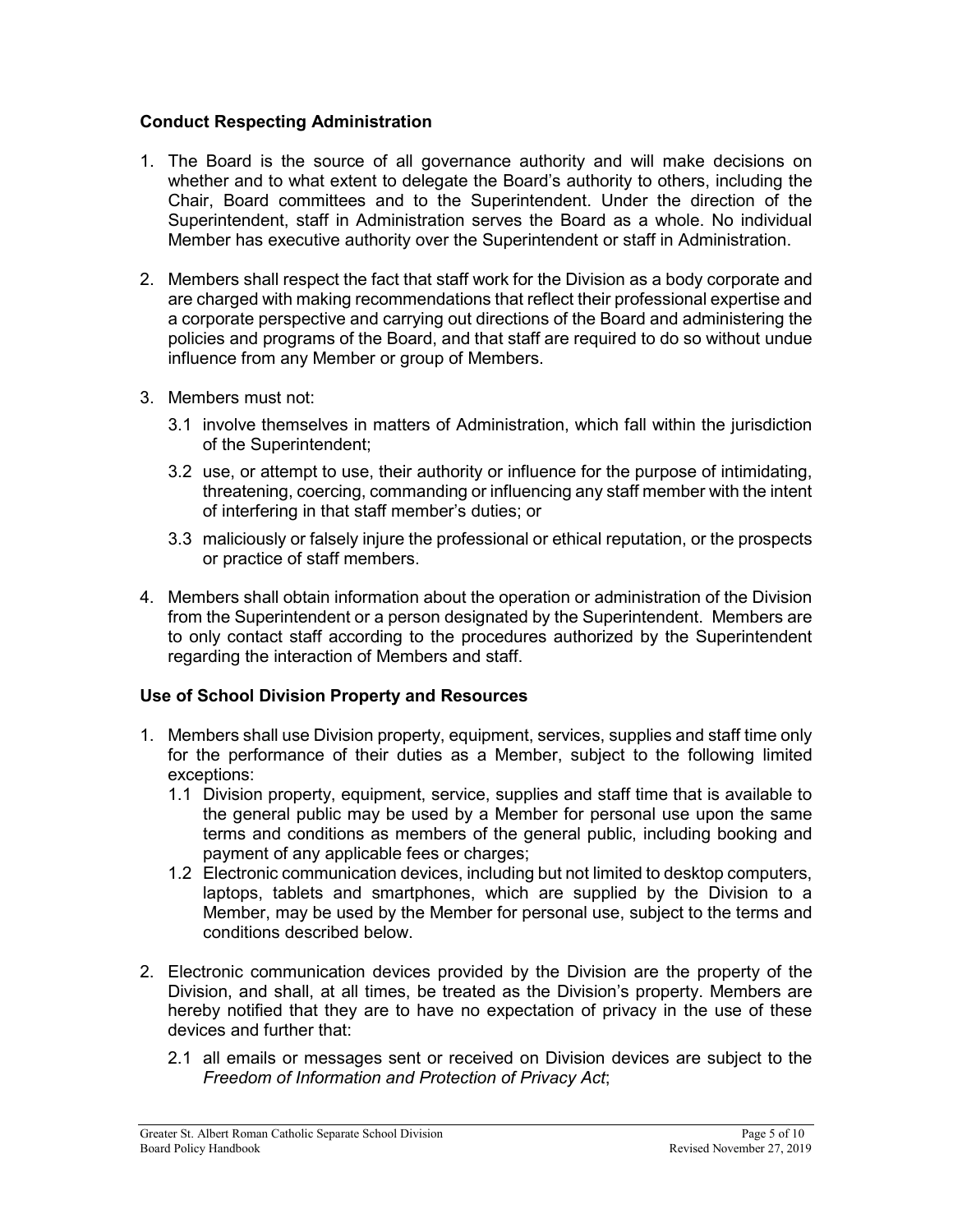- 2.2 all files stored on Division devices, all use of internal email and all use of the Internet through the Division's firewall may be inspected, traced or logged by the Division;
- 2.3 in the event of a complaint pursuant to this Code of Conduct, the Board may require that any or all of the electronic communication devices provided by the Division to Members may be confiscated and inspected as part of the investigation including downloading information which is considered relevant to the investigation. All email messages or Internet connections may be retrieved.
- 3. No Member shall use any Division property, equipment, services or supplies, including email, Internet services, or any other electronic communication device, if the use could be offensive or inappropriate.
- 4. Upon ceasing to hold office, a Member shall immediately deliver to the Division any money, book, paper, thing or other property of the Division that is in the Member's possession or under the Member's control including, without restriction, any record created or obtained by virtue of the Member's office other than a personal record or constituency record as those terms are used in the *Freedom of Information and Protection of Privacy Act*.

#### **Expenses**

- 1. Members shall comply with the provisions of all Board policies and related procedures and guidelines with respect to claims for remuneration and expenses, including but not limited to, claims for per diems, mileage, travel, meals, lodging, event tickets, hosting and attendance at conferences, conventions, seminars, training courses and workshops.
- 2. Falsifying of claims, including receipts or signatures, by a Member is a serious breach of this Code of Conduct and the Criminal Code of Canada and could lead to prosecution.

## **Gifts and Benefits**

- 1. Members are expected to represent the public and the interests of the Division and to do so with both impartiality and objectivity. The acceptance of a gift or benefit can imply favouritism, bias or influence on the part of the Member. At times, the acceptance of a gift or benefit occurs as part of the social protocol or community events linked to the duties of a Member and their role in representing the Board. Personal integrity and sound business practices require that relationships with vendors, contractors or others doing business with the Division be such that no Member is perceived as showing favouritism or bias toward the giver.
- 2. Members shall not accept gifts or benefits that would, to a reasonable member of the public, appear to be in gratitude for influence, to induce influence, or otherwise to go beyond the necessary and appropriate public functions involved. For these purposes, a gift or benefit provided with the Member's knowledge to a Member's spouse, child, or parent that is connected directly or indirectly to the performance of the Member's duties is deemed to be a gift to that Member.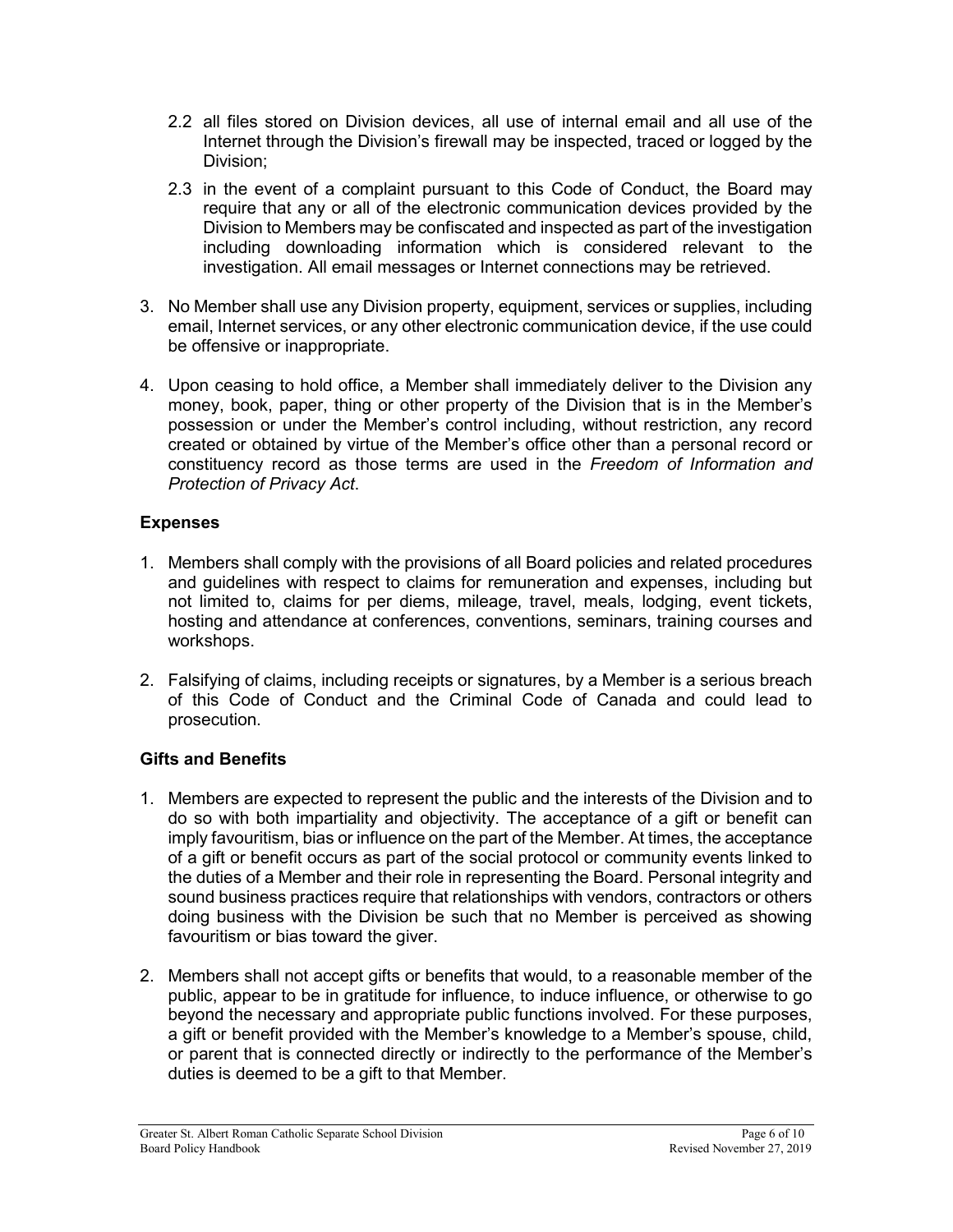- 3. For further clarity, the following are recognized as acceptable gifts or benefits:
	- 3.1 such gifts or benefits that normally accompany the responsibilities of office and are received as an incident of protocol or social obligation, provided that the value of the gift or benefit does not exceed \$50.00.
	- 3.2 a political contribution otherwise reported by law;
	- 3.3 a suitable memento of a function honouring the Member;
	- 3.4 food, lodging, transportation, event tickets or entertainment provide by provincial, or local governments, by the Federal government or by a foreign government within a foreign county, or by a conference, seminar or event organizer where the Member is either speaking or attending in an official capacity on behalf of the Board;
	- 3.5 Food and beverages consumed at banquets, receptions, or similar events, if:
		- 3.5.1 attendance serves a legitimate purpose;
		- 3.5.2 the person extending the invitation or a representative of the organization is in attendance; and
		- 3.5.3 the value is reasonable and the invitations infrequent;
- 4. Gifts received by a Member on behalf of the Board as a matter of official protocol which have significance or historical value for the Division shall be left with the Division when the Member ceases to hold office.
- 5. An invitation to attend a function where the invitation is directly or indirectly connected with the Member's duties of office is not considered to be a gift but is the fulfillment of an official function or duty. An invitation to attend a charity golf tournament or fundraising gala, provided the Member is not consistently attending such events as a guest of the same individual or corporation, is also part of the responsibilities of holding public office. Likewise, accepting invitations to professional sports events, concerts or dinners may serve a legitimate business purpose.
- 6. Any doubts about the propriety of a gift or benefit should be resolved in favour of not accepting it or not keeping it.

#### **Election-Related Activity**

- 1. Members are required to follow the provisions of the *Local Authorities Election Act* and are accountable under the provisions of that statute. Members should not make inquiries of, or rely on, staff to interpret or provide advice to Members regarding the requirements placed on candidates for the office of trustee. Members shall be respectful of the role of the Secretary in managing the election process and must not interfere with how the Secretary's election duties are carried out.
- 2. Members shall not use Board resources, including property, equipment, services, supplies and staff time, for any election-related activities, whether local, provincial or federal. Online resources hosted, supplied or funded by the Board, including but not limited to Member electronic newsletters, Member websites linked through the Board's website and Member social media accounts used for ward communication shall not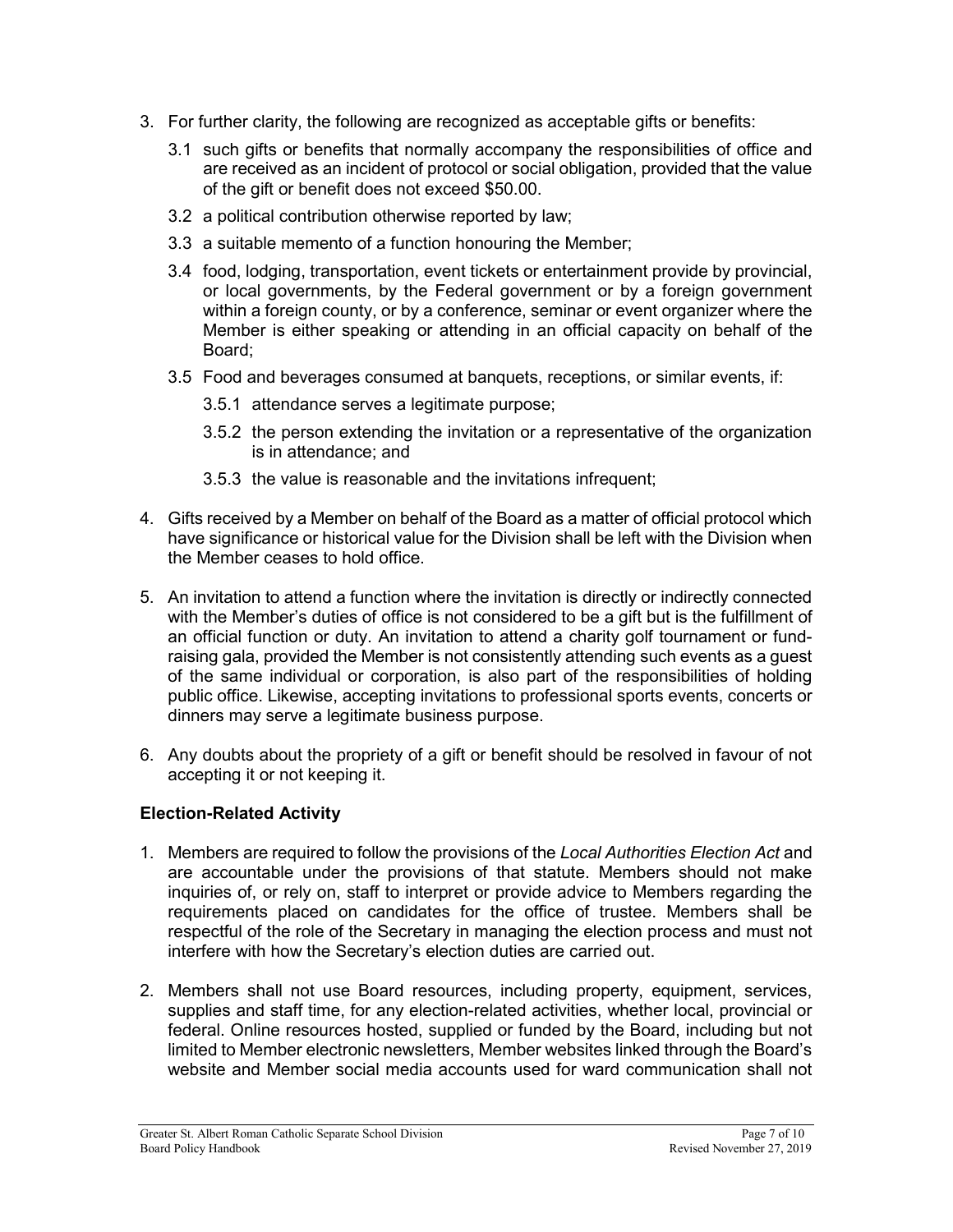be used for any election campaign or campaign-related activities. No Member shall use the Division logo for campaign purposes.

#### **Compliance with this Code of Conduct**

- 1. Members are ultimately accountable to the public through the four-year election process. Between elections, Members may become disqualified and required to resign if the Member commits a disqualifying action pursuant to section 87 or 88 of the *Education Act.*
- 2. Any reported violation of a provision of this Code of Conduct may be subject to investigation by the Board, or a third party investigator appointed by the Board.
- 3. Members are expected to co-operate in every way possible in securing compliance with the application and enforcement of this Code of Conduct.
- 4. No Member shall:
	- 4.1 undertake any act of reprisal or threaten reprisal against a complainant or any other person for providing relevant information to the Board or to any other person in accordance with this Code of Conduct; or
	- 4.2 obstruct the Board, or any other person, in carrying out the objectives or requirements of this Code of Conduct.
- 5. If the Board determines it appropriate to do so, the Board may impose sanctions on a Member who contravenes this Code of Conduct. Sanctions that may be imposed on a Member by the Board include:
	- (a) Issuing a letter of reprimand addressed to the Member,
	- (b) requesting the Member to issue a letter of apology,
	- (c) publicly reprimanding the Member by motion of censure,
	- (d) publishing a letter of reprimand or request for apology and the Member's response,
	- (e) requiring the Member to attend training,
	- (f) suspending or removing the Member from membership on a committee,
	- (g) suspending or removing the Member from chairing a committee,
	- (h) requiring the Member to reimburse monies received,
	- (i) reducing or suspending remuneration paid to the Member in respect of the Member's services,
	- (j) requiring the Member to return Division property or reimburse its value,
	- (k) restricting the Member's access to Division facilities, property, equipment, services and supplies,
	- (l) restricting the Member's contact with Division staff,
	- (m) restricting the Member's travel and representation on behalf of the Board,
	- (n) restricting how documents are provided to the Member (e.g. no electronic copies, but only watermarked paper copies for tracking purposes),
	- (o) disqualifying the Member from the Board,

but nothing in this Code of Conduct requires the Board to impose a sanction for any contravention.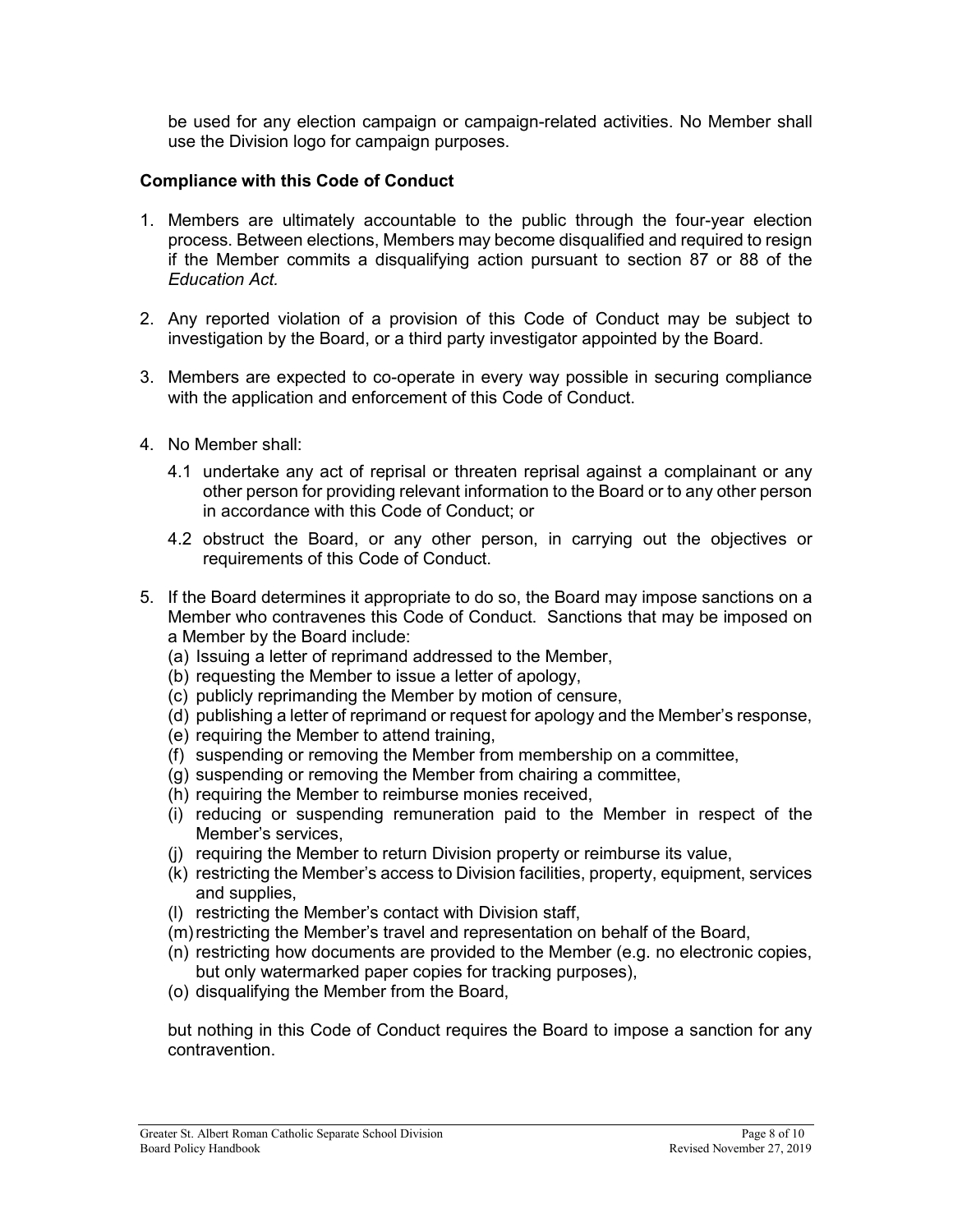# **COMPLAINTS**

#### **Informal Complaint Process**

- 1. Any person who identifies or witnesses behaviour or activity by a Member that they reasonably believe, in good faith, is in contravention of this Code of Conduct is encouraged to attempt to address the prohibited behaviour or activity informally, where appropriate, by:
	- 1.1 advising the Member that the behaviour or activity appears to contravene this Code of Conduct;
	- 1.2 encouraging the Member to acknowledge and agree to stop the prohibited behaviour or activity and to avoid future occurrences of the prohibited behaviour or activity;
	- 1.3 requesting the Chair to assist in informal discussion of the alleged complaint with the Member in an attempt to resolve the issue. In the event that the Chair is the subject of, or is implicated in a complaint, request the assistance of the Vice Chair.
- 2. People are encouraged to pursue this informal complaint procedure as the first means of remedying behaviour or activity that they believe violates this Code of Conduct. However, a person is not required to complete this informal complaint process prior to pursuing the formal complaint process outlined below.

#### **Formal Complaint Process**

- 1. Any person who identifies or witnesses behaviour or activity by a Member that they reasonably believe, in good faith, is in contravention of this Code of Conduct may file a formal complaint in accordance with the following conditions:
	- 1.1 a complaint must be made in writing and include the complainant's name and contact information;
	- 1.2 a complaint must be addressed to the Board, attention of the Chair. In the event that the Chair is the subject of, or is implicated in a complaint, the complaint shall be addressed to the attention of the Vice Chair;
	- 1.3 a complaint must include the name of the Member(s) alleged to have contravened the Code of Conduct, the provision(s) of the Code of Conduct allegedly contravened and the facts surrounding the allegation, including any witnesses.
- 2. Upon receipt of a complaint, the Board will meet, in camera, excluding the Member(s) alleged to have contravened the Code of Conduct, and decide whether to proceed to investigate the complaint or not. If the Board is of the opinion that:
	- 2.1 a complaint is frivolous or vexatious or is not made in good faith,
	- 2.2 a complaint is outside the jurisdiction of the Board or is more appropriately dealt with by another applicable legislative appeal, complaint or court process, or